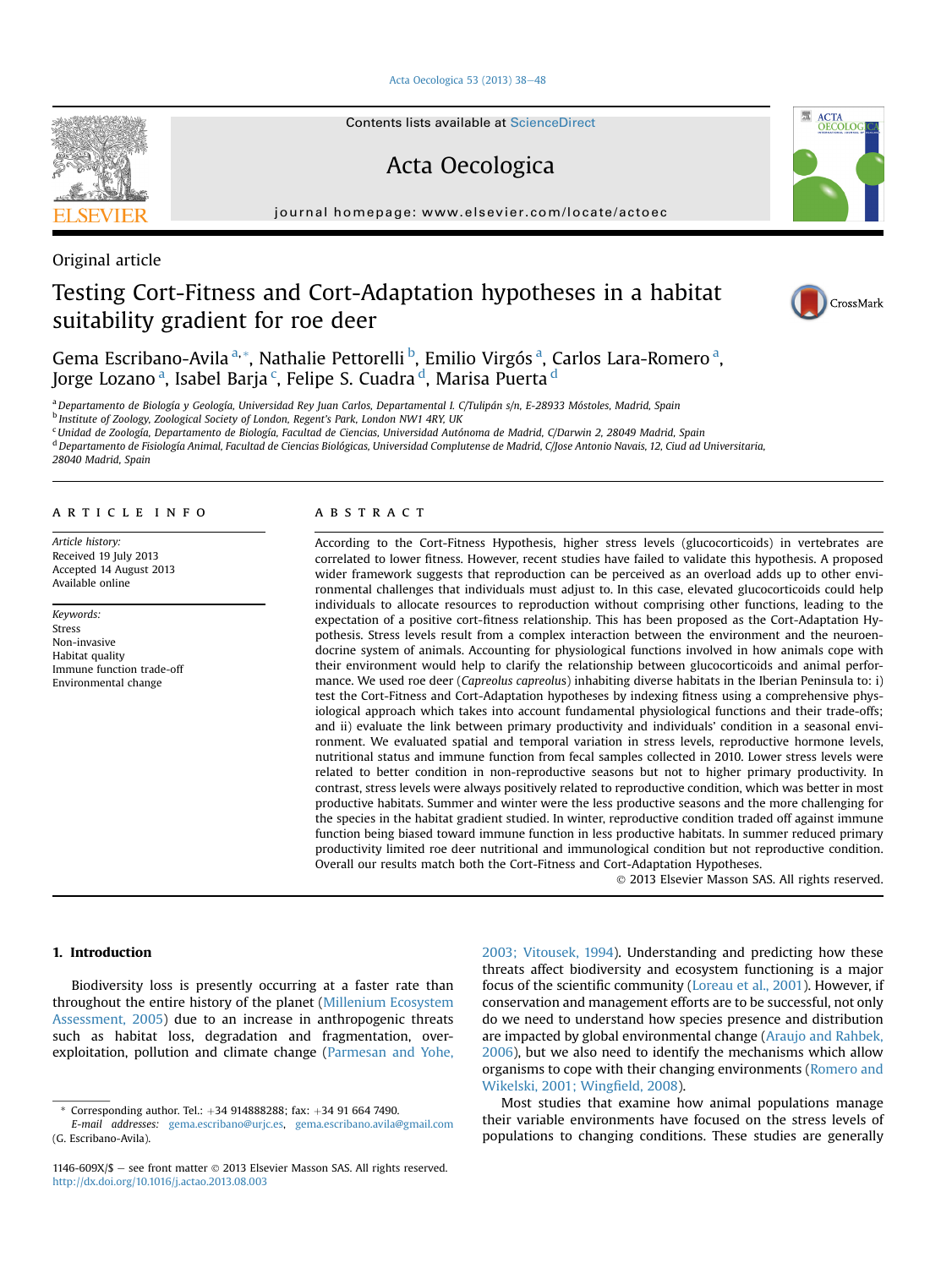based on indexing stress levels using glucocorticoids (GC) or their metabolites in urine or faeces (GCm) as a quality indicator of condition ([Boonstra, 2004; Busch et al., 2011; Creel et al., 2002; Gobush](#page-9-0) [et al., 2008;](#page-9-0) [Lanctot et al., 2003](#page-10-0); [Romero and Wikelski, 2001](#page-10-0)) since stress response is the link between an individual's perception of the environment and physiology ([McEwen and Wing](#page-10-0)field, 2003). When an animal perceives a stressor (e.g. predator, competitor), its nervous system sends a signal to the endocrine system triggering an increase in GC secretion in the blood, which allows the animal to allocate energy to respond to the stressor. However, when a stressful stimulus is present for a long period of time, high GC concentrations remain in the blood, which can have detrimental effects on certain systems, such as the immune and reproductive systems [\(Romero, 2004\)](#page-10-0). Hence, individuals with high GC or GCm levels are expected to be in poor condition and have low relative fitness ([Husak and Moore, 2008; Wing](#page-10-0)field and Sapolsky, 2003). This hypothesis is generally referred to as the Cort-Fitness Hypothesis [\(Bonier et al., 2009\)](#page-9-0).

In recent years, empirical evidence has cast doubts on the credibility of this hypothesis. For instance, [Taillon and Côté \(2008\)](#page-10-0) failed to find a correlation between higher GC or GCm levels and fitness or condition in white-tailed deer (Odocoileus virginianus). A recent study on the relationship between GC or GCm and fitness found an array of positive, negative and non-significant results ([Bonier et al., 2009](#page-9-0)). This lack of consistency could be due to the involvement of GC in several complex functions such as temperature maintenance, immunity, social interactions and reproduction ([Mormede et al., 2007; Sapolsky et al., 2000\)](#page-10-0). [Bonier et al. \(2009\)](#page-9-0) have proposed a wider approach when interpreting the Cort-Fitness Hypothesis which includes reproduction as pivotal function in which GC play an important role. Reproduction is one of the most demanding processes of animal life-history ([Williams, 1966\)](#page-10-0), and during this period elevated GC could help to allocate the necessary resources for animals to successfully overcome reproduction without compromising other functions such as immunity or temperature maintenance (e.g. by mobilizing reserves tissues to make them available). This hypothesis is referred to as the Cort-Adaptation hypothesis [\(Bonier et al., 2009\)](#page-9-0) according to which a positive relationship between fitness and GC could be expected during the reproductive period. Thus, the interpretation of GC levels might require complementary information on the state of reproduction and other relevant physiological functions such as immunity and nutritional conditions [\(Romero, 2004](#page-10-0)). In this sense, some authors have highlighted the importance of considering the trade-offs between stress response and fitness correlates of condition to accurately interpret GC or GCm results for conservation issues ([Busch and Hayward, 2009; Hayward et al., 2011](#page-9-0)).

In the last few decades, roe deer have been expanding their range to the central Iberian Peninsula, forcing the species to cope with a gradient in habitat suitability from the preferred humid broadleaved forest to xeric agricultural environments with severe summer droughts ([Acevedo et al., 2005; Tellería and Virgós, 1997;](#page-9-0) [Virgós and Tellería, 1998](#page-9-0)). This natural expansion provides an excellent opportunity to study the physiological changes that allow animals to survive in such a wide habitat gradient. In this paper we assess roe deer (Capreolus capreolus) sensitivity to different habitat conditions using a holistic physiological approach. We used several indicators of fundamental physiological functions such as stress levels (indexed by fecal GCm), reproductive condition (fecal metabolites of progesterone, estradiol and testosterone), nutritional status (fecal nitrogen) and immune function (fecal IgA) to perform an empirical test of the cort-adaptation and cort-fitness hypotheses for the reproductive cycle of the species and determine the potential use of these physiological variables as indicators of habitat quality perceived by roe deer. We expected the measured physiological indicators to relate differently at the individual-level depending on the reproductive moment. During the rut season (summer), we expected to find a positive relationship between reproductive hormones (for both sexes), GCm and the measured indicators of immune function and nutritional condition, verifying the Cort-Adaptation hypothesis. Winter and spring are the periods of pregnancy and parturition/lactation, respectively, in which the reproductive hormones progesterone  $(P_4)$  and estradiol  $(E_2)$  play a major role in placenta maintenance and milk gland development ([Ryg, 1986](#page-10-0)). In these periods, we expected to find a positive relationship between P4, E2, GCm, nutritional and immune condition indicators. During the non-reproductive season (autumn), we expected to find a negative correlation between GCm and conditionrelated variables (immune function and nutrition) and nonsignificant relationship with reproductive hormones, verifying the Cort-Fitness hypothesis.

If our expectations in relation to the Cort-Fitness and Cort-Adaptation hypotheses were validated at the individual level, we would expect the magnitude of the variables to be controlled by primary productivity at the population-level. For instance, on the reproductive seasons if the Cort-adaptation hypothesis better fits the obtained data, we would expect the levels of reproductive hormones, GCm and condition related variables to be higher in more productive habitats [\(Bonier et al., 2009,Pettorelli et al., 2005,](#page-9-0) [2006\)](#page-9-0).

## 2. Material and methods

## 2.1. Study area

The study area occupies around 2000  $km<sup>2</sup>$  in the Sierra de Guadarrama and Sierra de Altomira in central Spain [\(Fig. 1\)](#page-2-0). We studied an environmental gradient from 800 to 1700 m. Average annual precipitation and temperature ranges are  $527-974.5$  mm and 7.75–13 °C, respectively ([http://opengis.uab.es/wms/iberia/\)](http://opengis.uab.es/wms/iberia/) (Table S1). The vegetation above 1200 m is composed of alpine grasslands, natural pinewoods and plantations of Scots pines (Pinus sylvestris). Between 1000 and 1200 m, the landscape is dominated by mosaics of humid pastures and broadleaved vegetation, mainly Pyrenean oak (Quercus pyrenaica). Below 1000 m, the most abundant formations are mosaics of pasture sclerophyllous vegetation where holm oak (Quercus ilex) is the predominant species. The lower parts of the mountains are occupied by extensive crops of wheat (Triticum aestivum) and barley (Hordeum vulgare), where holm forests have a patchy distribution [\(Tellería and Virgós, 1997\)](#page-10-0). According to environmental characteristics (precipitation, temperature and vegetation type), we identified five dominant habitats (Pine, Oak, Holm, Xeric and Crops). Three to four populations were studied in each habitat (Table S1). A roe deer population was defined as an individual or group of individuals partly inhabiting a 50 ha home range centered on the sampling location [\(Guillet et al.,](#page-9-0) [1996\)](#page-9-0). To maximize the number of individuals sampled, we established three to four 50 ha plots per habitat type separated by at least 2 km ([Fig. 1](#page-2-0)). Based on local densities [\(FIDA, 2008\)](#page-9-0), we estimated that there was an average of eight roe deer in each of the study plots in the Pine, Oak, Holm and Crops habitats (range  $4-12$ ) and four in each plot of the Xeric habitat (range  $3-9$ ). More details are facilitated on the Section [2.3.](#page-2-0) In each plot we performed two linear transects of 400 m to characterize non-forest habitat composition (Table S2).

## 2.2. Primary productivity

Primary productivity for each habitat was assessed using the Normalized Vegetation Difference index (NDVI), which has been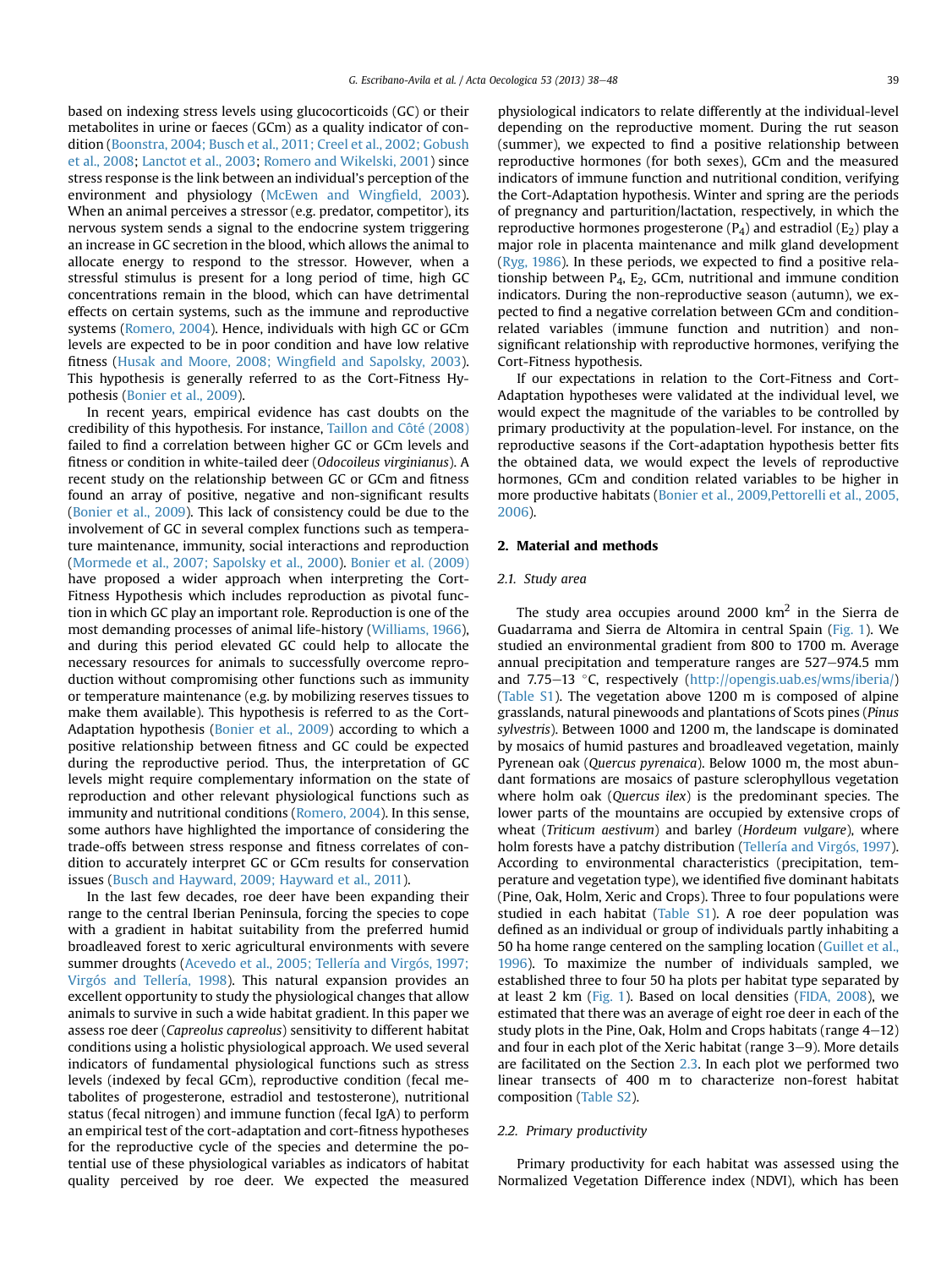<span id="page-2-0"></span>

Fig. 1. The rectangle in central Iberian Peninsula represents the general location of the study area (Sierra de Guadarrama on the North-East and Sierra de Altomira on South-West). Altitudes are represented on a grayscale with black for the lowest areas and white for the highest areas. The central area of the figure represents the location of the roe deer studied populations. Different symbols are used to represent the different habitat types: X: pine; Crosses: oak; Triangles: holm; Circles: crop; Diamonds: xeric. A sample of a xeric population is shown in the lower right-hand corner. The 50 ha plot where samples were collected (small circle) and the 800 m radius buffer area used for NDVI data extraction. Different rectangles do not represent equivalent areas.

widely used as a proxy of food resources for several ungulate species ([Hamel et al., 2009; Pettorelli et al., 2006, 2005\)](#page-9-0). NDVI data were obtained from the Moderate Resolution Imaging Spectroradiometer (MODIS) on board the Earth Observing System-Terra platform. The collection used was MOD13Q1 with a 250 m spatial resolution and 16-day temporal resolution ([Huete et al., 2002](#page-10-0)). We only considered NDVI information for the dates on which surveys were performed (Winter: 23Feb-01Apr; Spring: 06 May-10 May; Summer: 20Jul-03Sep; Autumn: 26Oct-05Nov). An index of primary productivity for each population and season considered was obtained by extracting the NDVI pixels from an 800 m radius circle from the centroid of the 50 ha plot. This was carried out to ensure that any potential home range of a roe deer sampled in the 50 ha plot was included in the analysis (Fig. 1). Raw NDVI data were then smoothed [\(Garonna et al., 2009](#page-9-0)), and average values were obtained for each population and season.

## 2.3. Fecal sample collection

Each population was sampled seasonally following the reproductive cycle of the species: gestation (winter), births (spring), rut (summer) and diapause (autumn) [\(Mateos-Quesada, 2011](#page-10-0)). Sampling procedures were designed according to species home range and behavior to maximize the number of individuals sampled and to minimize the effects of anonymous sampling (over- or under representation of same individuals to the detriment of others, [Huber et al., 2003\)](#page-10-0). Thus, our sampling plots (50 ha) are close to the average home ranges of both male and female roe deer, reviewed in ([Guillet et al., 1996](#page-9-0)). As females have overlapping home ranges ([Blottner et al., 1996](#page-9-0)), several females and their offspring and yearly fawns can share a same territory. In contrast, males maintain exclusive territories except during the rut season in which one male territory can overlap the territory of one or several females. Based on these evidences, our plots can maintain a minimum of  $3-4$  individuals around the year, a male plus a female (s) and yearly fawns and a maximum of around 10 individuals, according to local densities ([FIDA, 2008\)](#page-9-0). [Huber et al. \(2003\)](#page-10-0) compared the physiological levels of a population with known and anonymous sampling and found no significant differences. These authors recommend maximizing the sampling area using linear transects. We followed this methodology replicating the 50 ha plots  $(3-4)$  in each habitat type randomly across the study area (Fig. 1, Table S1), and each plot was intensively sampled following pathways typically used by the species. Roe deer, also present a high fidelity in the use of core areas inside territories ([Holand et al., 1998; Linnell and Andersen, 1998\)](#page-10-0), and the different individuals (e.g. male and the female family group) use different areas for central activity. Therefore, sampling different linear transects within a territory maximizes the probability of sampling all individuals in the population and minimizes the over or under estimation of some individuals in detriment to others. Thus, we consider that the applied methodology and the above-mentioned typical spatial organization and space use of the roe deer allowed as to capture a reliable and representative sample of the roe deer populations inhabiting our study plots.

All faeces in the paths were labeled the day before samples were collected, so that only new fresh fecal samples with a moist layer of green mucus and no signs of dehydration were collected. If we could not collect adequate sample sizes of fresh fecal samples on one sampling day, we returned the day after. This sampling scheme ensured that collected samples which were at maximum 24 h old which does not have an effect on hormone levels ([Abáigar et al.,](#page-9-0) [2010;](#page-9-0) Escribano-Ávila et al. unpublished results). Fresh samples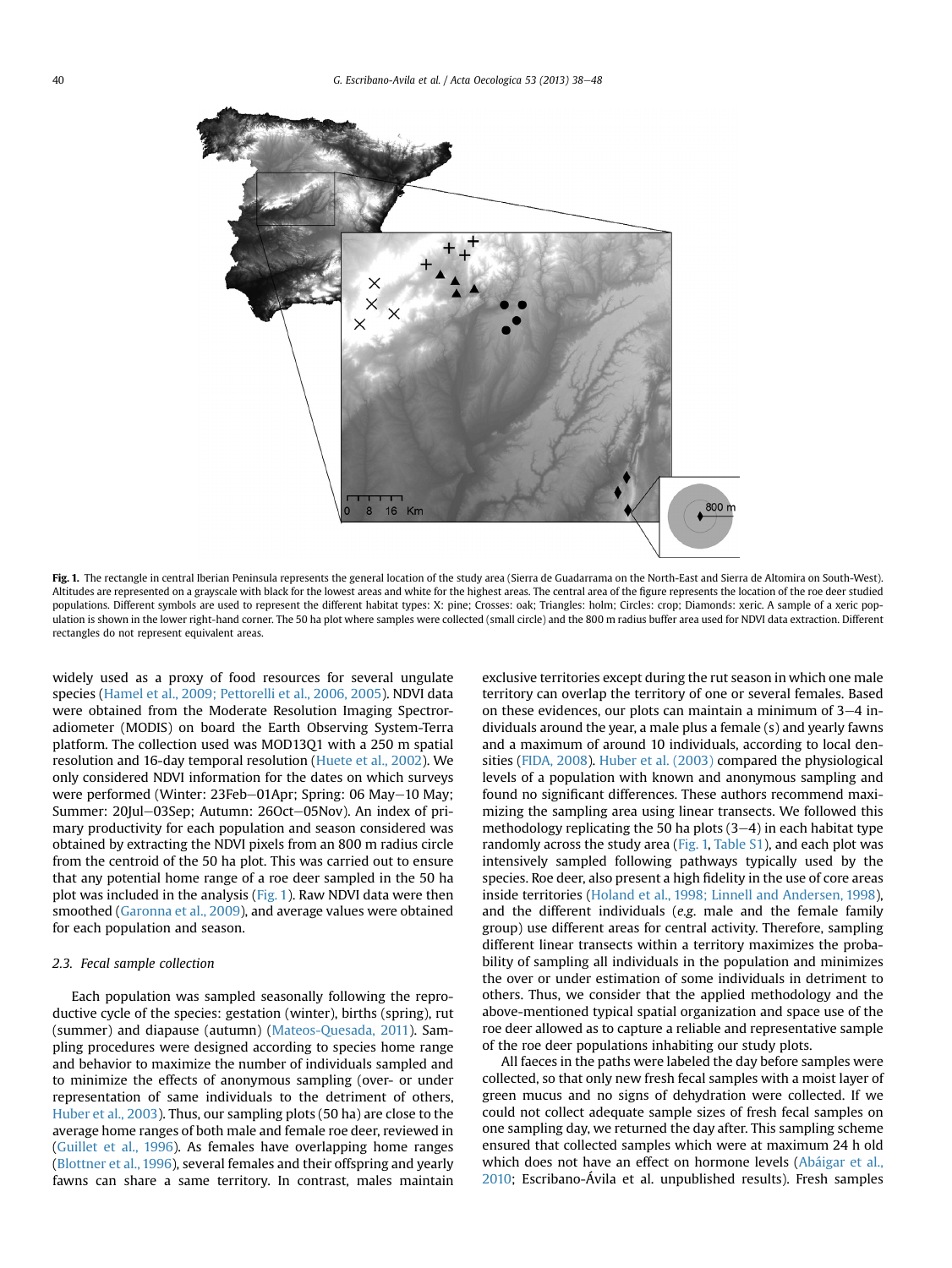were collected in plastic tubes and immediately stored in a portable freezer at  $-20$  °C. They were then transferred to a conventional freezer in the laboratory and maintained at the same temperature until physiological analyses were conducted ([Sheriff et al., 2011\)](#page-10-0). A total number of 537samples were collected: 142 were collected in winter, 104 in spring, 135 in summer and 156 in autumn.

## 2.4. Fecal physiological indicators

## 2.4.1. ACTH challenge

We assessed several non-invasive indicators of representative physiological functions related to condition [\(Hayward et al., 2011;](#page-10-0) [Mormede et al., 2007\)](#page-10-0). One of them was fecal cortisol metabolites (CORT) which were used to index stress levels. An ACTH challenge was performed to validate the cortisol assay to be used for monitoring stress levels. The ACTH challenge was performed on two captive female roe deer which were maintained at Centro de Fauna Cañada Real (<http://www.opennature.com/>) in El Escorial, Spain. The animals lived in an out-door enclosure (20  $\times$  40 m) with natural photoperiod and vegetation. Water and food was provided ad libitum. Females were individualized as H1 (5 years old, 25 kg weight) and H2 (2 years old 23, kg weight). Both animals were observed during the study period and collected faecal samples were assigned to each animal. Pre-ACTH injection samples were collected for two days  $(-48 h)$  on each animal individually immediately after defecation. A dose of 0.25 ng/ml of ACTH (Synacthen, Novartis) was blow gun injected in each female without anesthesia (0 h) and samples were collected during the subsequent three days (72 h). Fecal cortisol metabolites (CORT) were extracted and quantified according to the procedure described in the section Fecal hormones immunoassays using a commercial enzyme immunoassay (EIA, DRG Instruments GMBH, Marburg, Germany). To test for significant increases in CORT values after ACTH injection, data were analyzed by two-way ANOVA with CORT concentration as the response variable, and time in relation to ACTH injection (0: preinjection time; 24, 48, 72) and animal (H1, H2) as fixed factors. Residuals were normally distributed and homoscedastic. CORT significantly increased after the ACTH treatment ( $F_{4,16} = 15.8$ ; P *value*  $<$  0.001; adjusted  $R^2 = 0.8$ ), and maximum values were achieved after 24 h of ACTH injection (Fig. 2). Therefore the measurement of cortisol metabolites in faeces of roe deer by means of the commercial EIA used proved to be a useful tool for the noninvasive monitoring of adrenocortical function in roe deer. All necessary permits were obtained from the corresponding authorities (Consejería de Medio Ambiente y Ordenación del Territorio de la Comunidad de Madrid) and all animal work was conducted according to relevant Spanish and international guidelines.

#### 2.4.2. Reproductive hormones evaluated

Reproductive status was indexed using fecal metabolites of the sex steroids progesterone  $(P_4)$ , testosterone  $(T)$  and estradiol  $(E_2)$ . As P4 is essential in maintaining pregnancy, its plasma and fecal concentrations are high in pregnant females.  $P_4$  has proven to be valuable in determining ovarian cyclicity, gestation and seasonality, allowing the identification of actively reproducing females and pregnancy in a wide number of cervids ([Blanvillain et al., 1997;](#page-9-0) [Garrott et al., 1998; Kapke et al., 1999; Knox et al., 1992; Monfort](#page-9-0) [et al., 1991; Ramsay et al., 1994; Stoops et al., 1999](#page-9-0)) and specif-ically in roe deer [\(Hoffmann et al., 1978](#page-10-0)).  $E_2$  has been found to increase at the end of pregnancy-parturition in several cervids and is presumably related to the development of the milk gland ([Ryg,](#page-10-0) [1986](#page-10-0) and references therein). Testosterone (T) is related to male territoriality, rut and sexual expression of secondary traits in several cervids [\(Bubenik et al., 1991, 1996; Gómez et al., 2006](#page-9-0)), and T plays an important role in roe deer in the rut period, antler



Fig. 2. On the Y-axis fecal cortisol metabolites (average  $\pm$  SE) are shown in relation to time relative to ACTH injection on the X-axis for each experimental animal (H1, H2).

growth [\(Roelants et al., 2002; Sempere and Lacroix, 1982; Sempere](#page-10-0) [et al., 1992](#page-10-0)) and juvenile dispersal [\(Pinheiro et al., 2012\)](#page-10-0).

#### 2.4.3. Fecal hormones immunoassays

Hormone metabolites (CORT, P, T, E<sub>2</sub>) were extracted from fecal samples following the procedure described by [Dumonceaux et al.](#page-9-0) [\(2006\).](#page-9-0) Fecal samples were gently homogenized by applying a small amount of liquid nitrogen in a mortar and dried in an oven at 39 °C until stable weight was obtained (1–2 h). A subsample (0.7 g) was placed in assay tubes with 2.5 ml of PBS and 2.5 ml of methanol and shaken 16 h, as longer periods did not increase the amount of hormones obtained. The supernatant was centrifuged at 4000 g for 30 min, the pellet was discarded and samples were stored at  $-20$  °C until assayed. Each hormone was assayed with a specific commercial enzyme immunoassay (EIA, DRG Instruments GMBH, Marburg, Germany). The cross-reactivity of the antibodies with other substances according to the manufacturer is reported when the percentage is over 1%:Cortisol: cortisone 45%, progesterone 9%, deoxycortisol <2%, dexamethazone <2%; Progesterone: 11- Desoxycorticosterone 1.10%; Testosterone: 11β-Hydroxyestosterone 3.3%, 19-Nortestosterone 3.3%. The cross-reactivity of estradiol with any other substance was insignificant (less than 1%). A parallelism test of serial dilutions of extracts was performed with dilution ratios of 1:32, 1:16, 1:8, 1:4, 1:2, 1:1, and curves parallel to those of the standard ( $p > 0.05$ ) were obtained for each hormone. Intra- and inter-assay coefficients of variation were calculated for each hormone with extracts ( $n = 8$ ). The obtained values for each hormone were: CORT: 7.08-10.89%; P: 7-14.5%; T: 7.2-16.5%; E<sub>2</sub>: 3.0-9.2%. The assay sensitivity for each hormone was: CORT: 2.5 ng mL<sup>-1</sup>; P<sub>4</sub>: 0.045 ng mL<sup>-1</sup>; T: 0.083 ng mL<sup>-1</sup>; E<sub>2</sub>: 9.7 pg mL<sup>-1</sup>. Concentrations are expressed as nanograms per gram of dry faeces  $(\text{ng g}^{-1})$ .

#### 2.4.4. Nutritional condition

Nutritional status was indexed using fecal nitrogen (N) as an indicator of diet quality, which is correlated with several life history traits such as body mass ([Blanchard et al., 2003; Côté and Festa-](#page-9-0)[Bianchet, 2001; Gendreau et al., 2005; Hewison et al., 2009](#page-9-0)). This indicator has been extensively used in ungulates ([Hamel et al., 2009](#page-9-0) and references therein) and more precisely in roe deer [\(Kamler and](#page-10-0) [Homolka, 2005; Kamler et al., 2004; Navarro-González et al., 2011\)](#page-10-0). N was quantified by elemental analyses using the dynamic flash combustion method at 1200 °C in a LECO CHNS-932analyzer (Leco,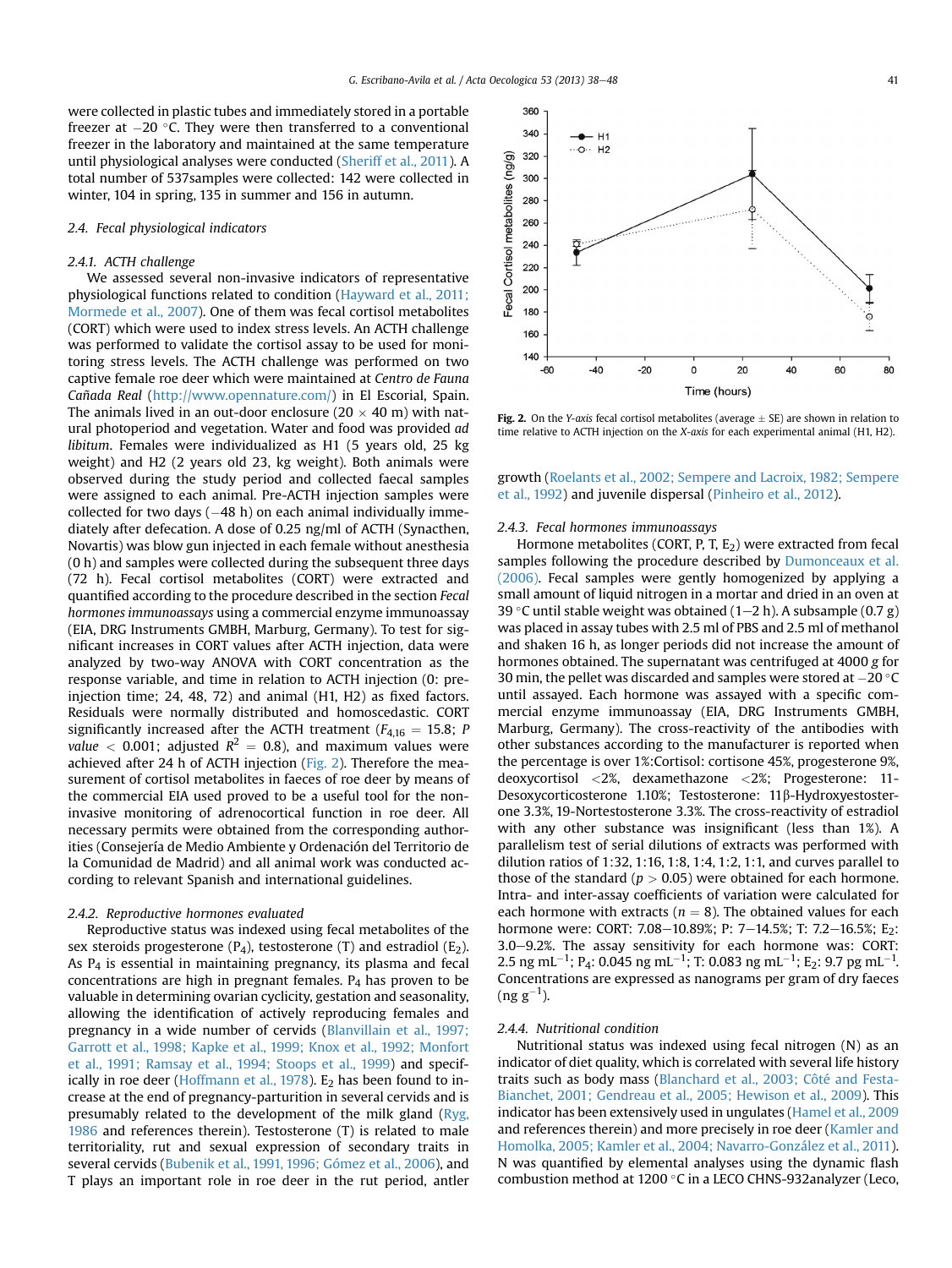Michigan USA). Approximately 0.1 g of the homogenized, dried sample was analyzed to determine the percentage of N. Final results were calculated by multiplying exact weight by the percentage obtained in the combustion analysis. Analyses were conducted by the certified laboratory CAI Microanálisis Elemental in Madrid (UNE-EN ISO/IEC 17025:2005).

#### 2.4.5. Immunological condition

Immune function has been widely used as a proxy of phenotypic quality and fitness in birds and mammals ([Demas et al., 2003; Dunn](#page-9-0) [et al., 2009; Hasselquist et al., 2001\)](#page-9-0). However, different parameters of the immune system have been used depending on laboratory and field constraints (reviewed by [Demas et al., 2011](#page-9-0)). Our field constrain was that we could not capture animals so that we could only collect faeces. Accordingly, we assessed immune function by measuring immunoglobulin A (IgA) which allow as to have some information on the adaptative immune function. However for a comprehensive evaluation of immune function more information is needed. Mammals healthy gut harbors a huge collection of beneficial bacteria (*i.e.* symbionts) that  $-$  in the human body  $-$  constitute some ten times the number of cells, perhaps amounting to  $10^{13}-10^{14}$  microbial cells and a total weight of 1-2 kg ([Neish,](#page-10-0) [2009](#page-10-0)). The immune system monitors the microbiota and contributes to homeostasis by the provision of mucosal IgA secretion ([Brishbin et al., 2008; Cerutti and Rescigno, 2008](#page-9-0)) Once released by mucosal gut cells, IgA promotes immune exclusion by entrapping dietary antigens and microorganisms in the mucus, downmodulates the expression of proinflammatory bacterial epitopes on commensal bacteria, and, in general, promotes the maintenance of appropriate bacterial communities within specific intestinal segments ([Peterson et al., 2007; Phalipon et al., 2002\)](#page-10-0). IgA has also been revealed effective combating parasitic infestations by decreasing worm fecundity ([Davies et al., 2005; Smith et al., 1985\)](#page-9-0) In sort, IgA is the most abundant antibody isotype produced in both mammals and birds measurable non invasively and therefore aid to monitor adaptative immune function in wild fauna however do not provide information of innate immunity ([Snoeck et al., 2006\)](#page-10-0). IgA was extracted from fecal samples following [Peters et al. \(2004\).](#page-10-0) Dried faeces were incubated for 1 h in PBS 0.05% Tween 20, pH 7.4, as longer times did not enhance IgA extraction. Homogenates were centrifuged to remove solid materials (1600 g for 15 min at 5 °C). An aliquot of the supernatant was transferred to an Eppendorf tube containing an aliquot of a protease inhibition cocktail (Sigma, St Louis, CA, USA). A second centrifugation was carried out (10,000 g for 10 min at 5 °C) for optimal removal of solid material. The supernatant was collected and stored at  $-20$  °C until assayed. IgA quantification was performed with a commercial EIA (Bovine IgA ELISA Quantitation set, Bethyl Laboratories Inc, Montgomery, USA). Samples were assayed in duplicate according to the manufacturer's recommendations. A parallelism test was performed, obtaining a curve parallel to the one performed with the standards ( $p > 0.05$ ). Intra- and inter-assay coefficients of variation were 2.94 and 9.89% respectively. IgA concentrations are expressed as nanograms per gram of dry faeces (ng g $^{-1}$ ).

## 2.5. Statistical analyses

In order to establish the relationship between habitats and NDVI values, a Linear Mixed Model (LMM) was performed with average NDVI values per sampling time as the response variable, habitat and season as fixed factors and population as random factor. Residuals fulfilled the assumptions on normality and homoscedasticity.

Linear Mixed Models were performed for each physiological indicator as response variable and seasons as fixed factor to evaluate seasonal patterns. Additionally for each season we performed LMM for each physiological indicator as response variable and habitat as fixed factor to evaluate the differences among habitat types. In all cases the population was included as a random factor and residuals fulfilled the assumptions of normality and homoscedasticity.

Principal Component Analyses (PCA) were carried out to determine how the different physiological indicators were related to each other in each season at the individual level in order to validate the Cort and Adaptation Fitness hypotheses. We selected the PCA components to be retained for further analyses according to the Kaiser-Guttman criterion where only components with eigenvalues greater or equal to 1 were selected ([Kaiser, 1960\)](#page-10-0). For interpretation, we used the loadings definition proposed by [Comrey and Lee \(1992\)](#page-9-0). According to these authors, loadings represent the correlation among original variables and components. Therefore, a greater loading indicates that a component is a more accurate measure of the variable. [Comrey and Lee \(1992\)](#page-9-0) consider loadings over 0.71 (50% overlapping variance) to be excellent, 0.63 (40% overlapping variance) very good, 0.55 (30% overlapping variance) good, 0.45 (20% overlapping variance) fair and 0.3 (9% or less) poor. According to these authors, loadings under 0.3 should not be considered when defining a factor.

Once Cort-Fitness-Adaptation hypotheses were validated the retained components resulted from the PCA analyses were interpreted based on our initial expectations for each season. These were used in linear mixed models as response variables with NDVI values as predictor variable in order to verify a better population performance in habitats with higher primary productivity (NDVI). When NDVI was found to have a significant effect we performed another linear mixed model with habitat as a fixed factor and the population of each sample as a random factor. Residuals fulfilled the normality and homoscedasticity assumptions. All statistical analyses were performed in the open source software package  $R(R)$  $R(R)$ [Core Team, 2011\)](#page-10-0) with appropriate additional packages ade4 [\(Dray](#page-9-0) [and Dufour, 2007](#page-9-0)) for PCA analyses and nlme ([Pinheiro et al., 2012\)](#page-10-0) for linear mixed models.

#### 3. Results

#### 3.1. Environmental gradient analyses

Habitat type and season significantly differed in their primary productivity values (Habitat type:  $F_{4,14} = 34.5$ , P-value < 0.001; Season  $F_{3,54} = 4.1$ , P-value = 0.01). In general, habitats dominated by evergreen vegetation (pine, holm and xeric) had higher NDVI values, except in spring and summer when oak and pine habitats had the highest values. Crop habitats had the lowest NDVI values in all seasons (Fig S1, Table S3).

## 3.2. Fecal IgA, N and hormone metabolites

All physiological variables measured significantly varied in each season. The parameters obtained in the Linear Mixed Model were in general significant with some exceptions: IgA in summer, Estradiol was marginally significant in spring and summer and Testosterone was not significant on autumn (See Table S4, [Fig. 3](#page-5-0)).

Sexual hormones results shifted according to the reproductive cycle previously described for the species. The female reproductive hormones metabolites  $E_2$  and  $P_4$  increased greatly in spring coinciding with the last period of gestation and parturition. These two hormones reached their highest values in this period and were between three to four times higher in spring than in the rest of year (See Table S4, [Fig. 3\)](#page-5-0). The male reproductive hormone, T reached its maximum in spring before the rut season (Table S4, [Fig. 3](#page-5-0)). CORT, N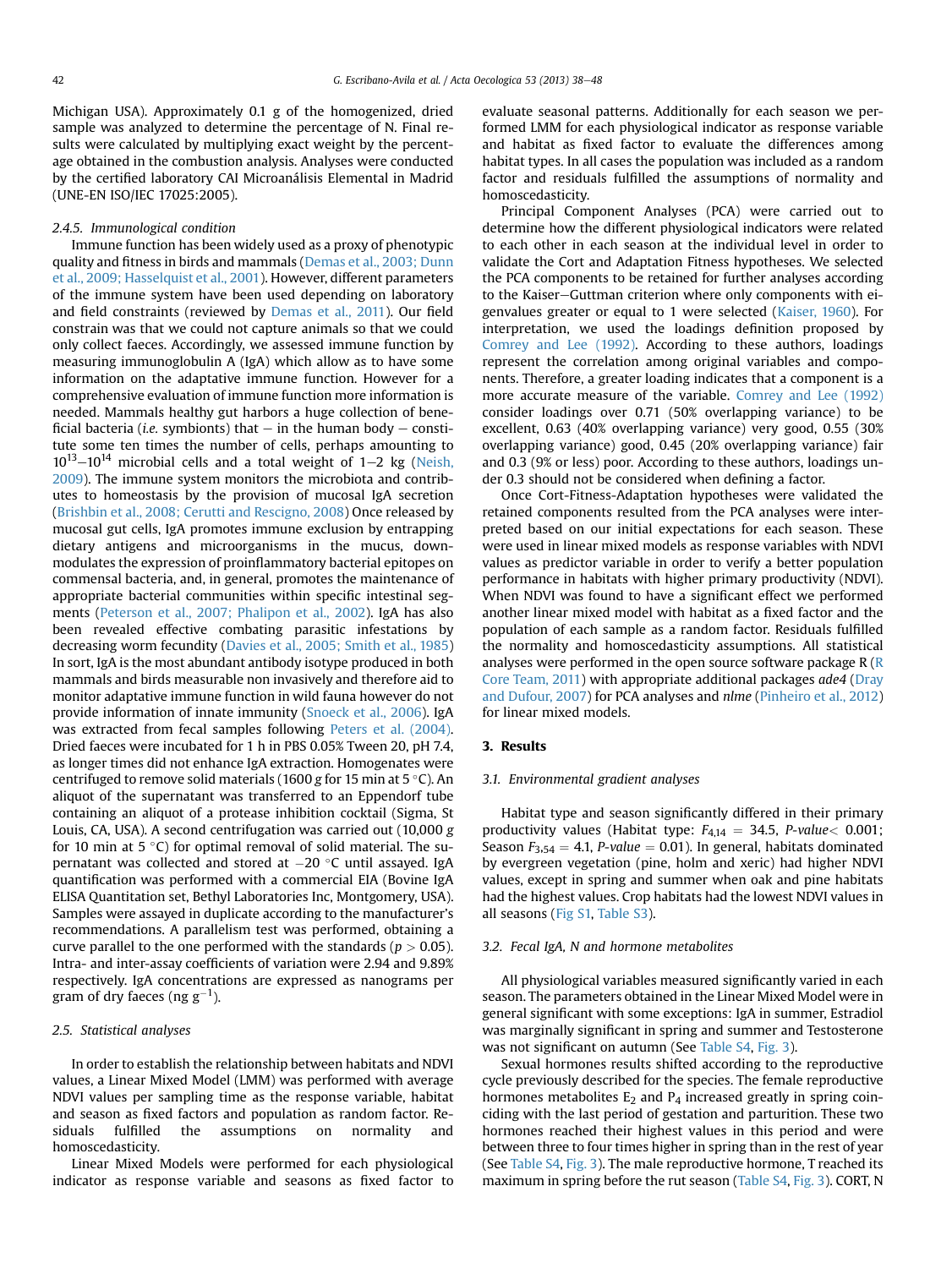<span id="page-5-0"></span>

Fig. 3. Seasonal values for hormones metabolites, fecal nitrogen and IgA (average  $\pm$  SE) for the five studied habitats in each season. Different letters denote significant differences among habitat types (P-value<0.05). If no letter is shown differences among habitats were not significant.

and IgA reached their maximum values in spring, while T, CORT, and IgA reached minimum values in autumn  $P_4$ ,  $E_2$ , and N did in winter (Table S4, Fig. 3).

There were also some differences among habitats within seasons. P4 levels were only influenced by habitat type in summer (See Table S5, Fig. 3). When habitat type had a significant effect on the physiological variables the significant differences between habitats are denoted by different letters in Fig. 3).  $P_4$  maximum values were obtained for xeric and holm habitats while minimum values were obtained for pine (Fig. 3).  $E_2$  levels were influenced by habitat type in winter and autumn (Fig. 3, Table S5). In winter  $E_2$  levels in xeric and pine habitats were significantly higher than crops, holm and oak habitats while in autumn holm was the only habitat significantly different to all other habitat types ( $Fig. 3$ ). T levels were influenced by habitat type in winter and summer (Fig. 3, Table S5). In winter maximum levels were reached in the most forestall habitats (in ranking position: pine, xeric, holm and oak, crops) while in summer the highest levels occurred in xeric and pine habitats which did not differ significantly and holm, oak and crops (Fig. 3). CORT levels and N were influenced by habitat type in all seasons except for summer and winter respectively. IgA levels were only influenced by habitat type in summer (Fig. 3, Table S5). CORT levels differed for each habitat and season combination. In general xeric habitat had the highest values, except for autumn in which oak habitat had the highest level of CORT. N also varied in each season and habitat combination, in summer and autumn the highest value of N was reached on pine habitats while in spring it was in oak habitats. IgA levels where maximum for pine habitats and non-significantly different for the rest of studied habitats (Fig. 3, Table S5).

## 3.3. Seasonal Principal Component Analyses

PCA of the physiological indicators for winter and spring produced three components which described 82 and 72% of the variance, respectively. The analyses for summer and autumn produced two components which described 66% and 60% of the variance, respectively [\(Table 1](#page-6-0)).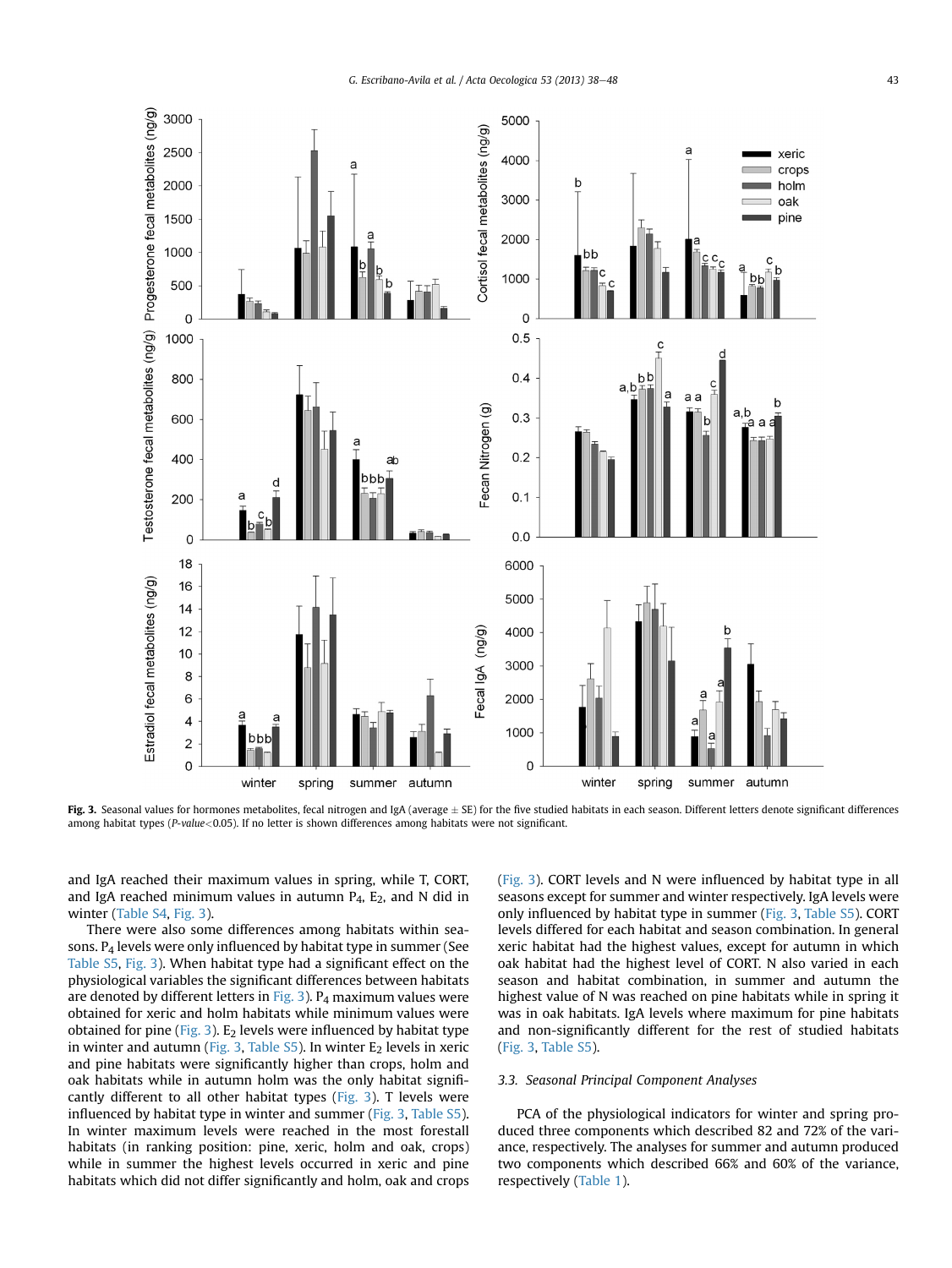<span id="page-6-0"></span>

| $\sim$<br>×<br>. .<br>٧ |
|-------------------------|
|-------------------------|

Loading of the physiological indicators into components by PCA for each season.

| Season | Indicator      | C1      | C <sub>2</sub> | C <sub>3</sub> |
|--------|----------------|---------|----------------|----------------|
| Winter | Eigenvalue     | 2.06    | 1.80           | 1.07           |
|        | <b>CORT</b>    | $-0.57$ | 0.30           | 0.16           |
|        | $P_4$          | $-0.56$ | 0.28           | 0.23           |
|        | E <sub>2</sub> | $-0.47$ | $-0.36$        | $-0.36$        |
|        | T              | $-0.25$ | $-0.52$        | $-0.47$        |
|        | N              | $-0.14$ | 0.49           | $-0.52$        |
|        | IgA            | 0.24    | 0.43           | $-0.54$        |
|        | Variance (%)   | 34      | 64             | 82             |
| Spring | Eigenvalue     | 1.79    | 1.38           | 1.18           |
|        | <b>CORT</b>    | $-0.44$ | 0.23           | 0.59           |
|        | $P_4$          | $-0.64$ | $-0.07$        | $-0.12$        |
|        | E <sub>2</sub> | $-0.60$ | $-0.31$        | $-0.25$        |
|        | T              | 0.12    | 0.77           | 0.18           |
|        | N              | 0.06    | $-0.37$        | 0.60           |
|        | IgA            | 0.04    | $-0.33$        | 0.42           |
|        | Variance (%)   | 30      | 53             | 72             |
| Summer | Eigenvalue     | 2.18    | 1.77           |                |
|        | <b>CORT</b>    | $-0.43$ | $-0.01$        |                |
|        | $P_4$          | $-0.49$ | 0.30           |                |
|        | E <sub>2</sub> | $-0.50$ | $-0.32$        |                |
|        | T              | $-0.51$ | $-0.29$        |                |
|        | N              | 0.06    | $-0.62$        |                |
|        | IgA            | 0.23    | $-0.58$        |                |
|        | Variance (%)   | 36      | 66             |                |
| Autumn | Eigenvalue     | 2.40    | 1.22           |                |
|        | <b>CORT</b>    | $-0.28$ | $-0.42$        |                |
|        | $P_4$          | $-0.49$ | $-0.20$        |                |
|        | E <sub>2</sub> | $-0.46$ | 0.41           |                |
|        | T              | $-0.48$ | 0.43           |                |
|        | N              | 0.20    | 0.64           |                |
|        | IgA            | 0.43    | 0.13           |                |
|        | Variance (%)   | 40      | 60             |                |

Physiological variables are abbreviated as follows: cortisol metabolites (CORT), progesterone metabolites ( $P_4$ ), estradiol metabolites ( $E_2$ ), testosterone metabolites (T), fecal Nitrogen (N), fecal immunoglobulin A (IgA). Component 1 (C1), component 2 (C2), component 3 (C3) The negative sign indicates a negative correlation between the variable and the component. Variables with loadings over 0.4 were used for component interpretation and are shown in bold.

Winter component 1 (WC1) accounted for 34% of the variance. Loadings of the variables in each component was interpreted according to [Comrey and Lee \(1992\)](#page-9-0) as previously explained (See Statistical Analyses section). It was characterized by a good overlap between CORT and  $P_4$ , and a fair overlap with  $E_2$ . A strong positive correlation was found among all three variables, but they were negatively correlated to WC1 (Table 1). Hence, this component was negatively correlated to reproductive condition which coincides with pregnancy in winter. Winter component 2 (WC2) accounted for 30% of the variance. The variables which described this component were T, IgA and N. T had a good overlap and was negatively correlated to WC2, while N and IgA had a fair overlap and were positively correlated to WC2. Therefore, WC2 was negatively correlated to sexual expression but positively correlated to condition (nutritional and immunological), which suggests a tradeoff between sexual expression and immune function. Winter component 3 (WC3) accounted for 18% of the variance. IgA, N and T had between a fair and good overlap and were negatively correlated to WC3. Hence, WC3 was negatively correlated to good condition (Table 1).

Spring component 1 (SC1) accounted for 30% of the variance and was characterized by P,  $E_2$  and CORT which had an excellent, very good and fair overlap, respectively. All three variables were positively correlated to one another and negatively correlated to SC1 (Table 1). Thus, SC1 was negatively correlated to reproductive condition which coincides with births in spring. Spring component 2 (SC2) accounted for 23% of the variance and was characterized by T, which had an excellent overlap and positive correlation with SC2. Therefore, SC2 was positively correlated to male sexual expression. Spring component 3 (SC3) accounted for 19% of the variance and was characterized by N, CORT and IgA. N and CORT had a very good overlap, while IgA had a good overlap. All three variables were positively correlated to SC3. This component was positively correlated to nutritional condition, stress levels and immune function, which is considered a good condition for a reproductive period. Hence, SC3 was positively correlated to good condition (Table 1).

Summer component 1 (SUC1) accounted for 36% of the variance characterized by T,  $E_2$ ,  $P_4$  and CORT which had a fair overlap and negative correlation with SUC1 (Table 1). Hence, SUC1 was negatively correlated to reproductive condition, which coincides with the mating period in summer. Summer component 2 (SUC2) accounted for 30% of the variance characterized by N and IgA which had a good overlap and a negative correlation with C2. Hence, this component was negatively correlated to good condition.

Autumn component 1 (AC1) accounted for 40% of the variance and was characterized by  $P_4$ ,  $E_2$ , T and IgA. The first three variables had a fair overlap and were negatively correlated to AC1, while IgA had a fair overlap and was positively correlated to AC1 (Table 1). As autumn is diapause time for the species, female reproductive hormones ( $P_4$  and  $E_2$ ) do not have a clear function. However, T is important for male roe deer in this season to develop the antlers. This component was related to the trade-off between sexual expression and immune function. Autumn component 2 (AC2) accounted for 20% of the variance and was characterized by N, T,  $E_2$ and CORT. N, T and  $E_2$  were positively correlated to one another and to AC2. N had a very good overlap, whereas T and  $E_2$  had a fair overlap. CORT had negative correlation and a fair overlap with AC2. Hence, this component was related to good nutritional condition, good sexual expression, low stress levels and subsequently to overall good condition (Table 1).

In short, according to the physiological variables which best explained each component, these can be classified into three different groups. The first group includes reproductive variables and stress levels. The second group usually describes a trade-off between immune function and reproductive condition and the third group is related to immune function and nutritional condition.

## 3.4. Linear mixed model for PCA components, primary productivity (NDV) and habitat type

According to the linear mixed models, only sexual expression/ immune function trade-off (WC2) in winter and good condition (SUC2) in summer were related to NDVI [\(Table 2](#page-7-0)). Physiological components were not related to NDVI in spring or autumn ([Table 2\)](#page-7-0). The trade-off between sexual expression and immune function was biased towards sexual expression in habitats with higher NDVI, while the immune function predominated in habitats with lower NDVI (*P-value* = 0.02, [Fig. 4\)](#page-7-0). Good condition in summer was positively related to NDVI (*P-value* = 0.01, [Fig. 4\)](#page-7-0). WC2 and SC2 were significantly affected by habitat type (WC2,  $F_{4,11} = 3.88$ , P*value* = 0.033; SC2,  $F_{4,13} = 8.1$ , *P-value* = 0.002). Only the parameters for pine were significant in both habitat types while the parameter for the xeric and holm habitats were marginally significant in winter and summer respectively (See Table S.6).

#### 4. Discussion

Measuring fitness in the field for medium-high mammals, of arround10 kg or more, is challenging, expensive, time-consuming and non-recommended for endangered species, when it implies trapping or animal handling (due to the stress suffered by the animals). Therefore it is essential to obtain reliable fitness indicators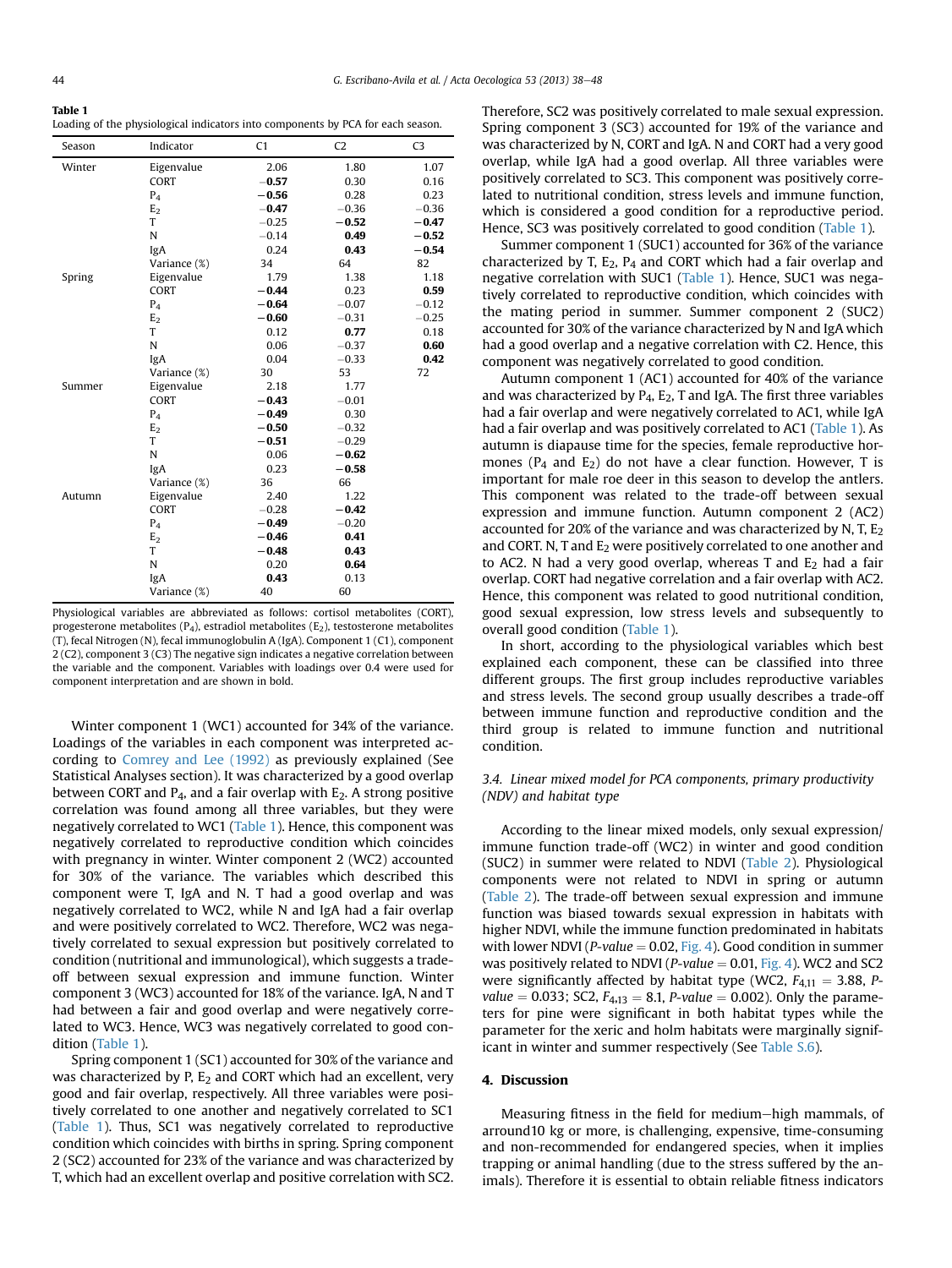<span id="page-7-0"></span>Table 2 Linear Mixed Model on physiological components and NDVI.

| Component        |           | Value   | Fixed Eff. |     | t-value | P-value | Random Eff. |       |
|------------------|-----------|---------|------------|-----|---------|---------|-------------|-------|
|                  |           |         | <b>SE</b>  | DF  |         |         | Int.        | Resd. |
| WC1              | Intercept | 1.46    | 1.41       | 126 | 1.03    | 0.330   | 0.83        | 1.24  |
|                  | Estimate  | $-3.16$ | 2.72       | 14  | $-1.16$ | 0.260   |             |       |
| WC <sub>2</sub>  |           | 3.74    | 1.47       | 126 | 2.54    | 0.012   | 0.91        | 0.90  |
|                  |           | $-7.26$ | 2.82       | 14  | $-2.57$ | 0.022   |             |       |
| WC3              |           | 1.57    | 1.13       | 126 | 1.40    | 0.160   | 0.69        | 0.79  |
|                  |           | $-3.33$ | 2.16       | 14  | $-1.53$ | 0.150   |             |       |
| SC <sub>1</sub>  | Intercept | 0.08    | 1.24       | 88  | 0.07    | 0.950   | 0.65        | 1.22  |
|                  | Estimate  | $-0.06$ | 2.10       | 14  | $-0.03$ | 0.970   |             |       |
| SC <sub>2</sub>  |           | 1.00    | 1.28       | 88  | 0.80    | 0.430   | 0.74        | 0.95  |
|                  |           | $-1.57$ | 2.14       | 14  | $-0.73$ | 0.470   |             |       |
| SC <sub>3</sub>  |           | 0.89    | 1.27       | 88  | 0.70    | 0.480   | 0.77        | 0.76  |
|                  |           | $-1.60$ | 2.13       | 14  | $-0.75$ | 0.460   |             |       |
| SUC1             | Intercept | $-1.3$  | 0.89       | 138 | $-1.40$ | 0.150   | 0.91        | 1.27  |
|                  | Estimate  | 2.03    | 1.62       | 16  | 1.25    | 0.230   |             |       |
| SUC <sub>2</sub> |           | 2.03    | 0.81       | 138 | 2.5     | 0.013   | 0.88        | 0.7   |
|                  |           | $-4.16$ | 1.5        | 16  | $-2.83$ | 0.010   |             |       |
| AC1              | Intercept | $-1.74$ | 1.14       | 117 | $-1.52$ | 0.130   | 0.89        | 1.27  |
|                  | Estimate  | 2.89    | 1.91       | 16  | 1.50    | 0.150   |             |       |
| AC <sub>2</sub>  |           | $-0.59$ | 0.94       | 117 | $-0.62$ | 0.540   | 0.78        | 0.85  |
|                  |           | 0.91    | 1.60       | 16  | 0.57    | 0.570   |             |       |

Winter component (WC), spring component (SC), summer component (SUC), autumn component (AC); Maximum values for a component are positive  $(+)$  or negative  $(-)$  as indicated by the corresponding sign between brackets. WC1: Pregnancy (-); WC2: Sexual expression (-)/Immune function (+) trade-off; WC3: Good condition  $(-)$ ; SC1: Births  $(-)$ ; SC2 Male sexual traits expression  $(-)$ ; SC3: Good condition  $(+)$ ; SUC1: Reproductive condition during mating  $(-)$ ; SUC2: Good condition  $(-)$  AC1: Sexual expression $(-)/$ Immune function  $(+)$  trade-off; AC2: Good condition (+). Significant relationships between a component and NDVI ( $p < 0.05$ ) are shown in bold.

that can be measured safely in broad spatial and temporal scales to predict how animal populations cope with their environment. The holistic physiological approach used here allowed us to determine reproductive hormone levels, nutritional condition and immune function obtained by means of non-invasive methods which were useful to validate the Cort-Fitness-Adaptation hypotheses. During the main reproductive periods (rut, pregnancy, parturition/lactation) CORT was a good proxy of fitness in agreement with the Cort-Adaptation Hypothesis while out off the reproductive periods CORT was negatively correlated to fitness in agreement with the Cort-Fitness hypothesis, even though some reproductive-related tasks were important. At the population-level winter and summer were the most demanding seasons in the studied environmental gradient. The former imposed a trade-off between sexual expression and immune function, while the latter limited roe deer condition in habitats with reduced primary productivity.

## 4.1. Validation of Cort-Fitness and Cort-Adaptation hypothesis at the individual level

Overall, reproductive condition was positively related to stress levels during the reproductive seasons, which agrees with our hypothesis that stress plays a positive role in the reproductive period. This is in agreement with the Cort-Adaptation hypothesis ([Bonier](#page-9-0) [et al., 2009, 2011\)](#page-9-0). In the rut season (summer) all reproductive hormones were positively correlated to CORT, confirming the Cort-Adaptation hypothesis while CORT proved to be an indicator of roe deer fitness at the individual level during the rut. SC2 was correlated to nutritional and immunological condition; therefore this



Fig. 4. Factorial coordinates of each population for winter and summer seasons as a function of NDVI. (A) Winter. High values on axis WC2 are associated with high levels of fecal nitrogen and IgA and low values of testosterone (trade-off between sexual expression and nutritional/immunological condition). (B) Summer. High values on axis SUC2 are associated with low levels of fecal nitrogen and IgA.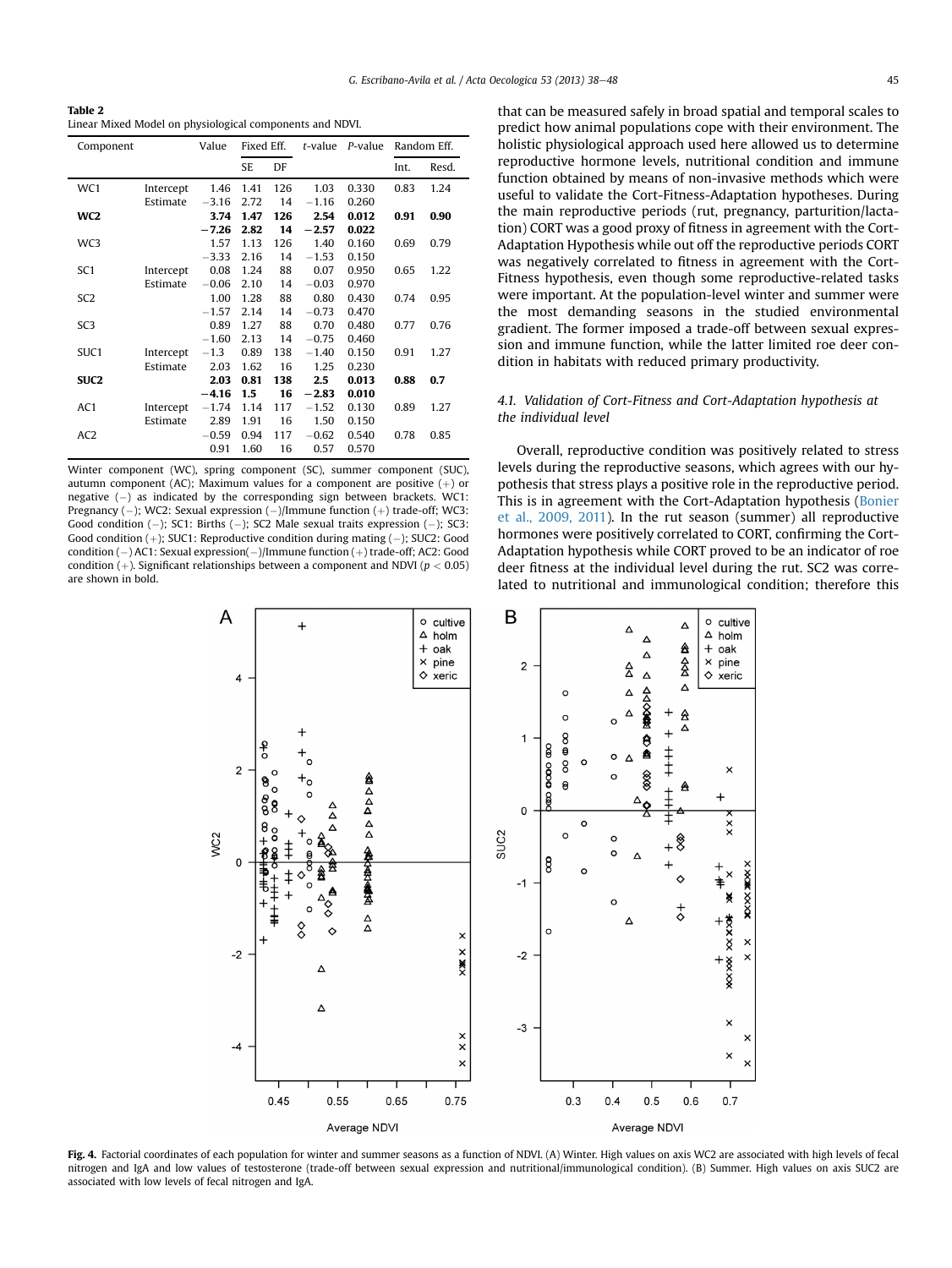component was an indicator of good condition not related to reproductive condition. This implies that immune and reproductive function did not trade-off during rut season [\(McNamara and](#page-10-0) [Buchanan, 2005; Sheldon and Verhulst, 1996\)](#page-10-0) which occurred in winter (WC2) and will be discuss below.

In winter and spring, only female reproductive hormones  $(P_4)$ and  $E_2$ ) were positively correlated to CORT which agrees with our predictions of the positive role of CORT in the accomplishment of reproductive tasks without compromising other relevant functions such as immunity. This was supported by SC3 in which higher levels of CORT were positively correlated to nutritional status and immune function. This pattern seems to be plausible only for females, as  $P_4$  and E2 are mostly female hormones. In fact the main hormone for males, T, was only relevant in SC2 which it was not related to any other variable. We speculate it could be possible that higher values of SC2 could be separating males from females, however due to the anonymous sampling scheme followed it is not possible to know which samples belonged to each sex, consequently this should be considered with caution. In this sense, the application of molecular tools to determine the sex of samples would be very useful to better understand the relationship between CORT and sexual hormones in both sexes. However economical and logistical limitations could challenge the accomplishment of this task. For instance, different methods of sampling storage and homogenization are required to perform hormone and genetic analyses (hormones: freezing and complete homogenization ([Sheriff et al. 2011](#page-10-0)); genetic: ethanol 96% or silica desiccation scat peeling ([Flagstad et al., 1999; Wehausen](#page-9-0) [et al., 2004\)](#page-9-0).

Regarding the relationship between CORT and  $P_4$  it should be noted that the immunoassays used to perform the hormone analyses of CORT cross react in 9% with P4 (see Materials and Methods section) which could have influenced the correlations found between these two variables. Nevertheless, CORT and  $P_4$  were correlated during female reproductive seasons (rut, gestation and parturition/lactation), as previously discussed, and were not significantly correlated during the diapause season in which roe deer females do not have to accomplish any reproductive task (autumn). Therefore, we consider our results to be reliable beyond the cross reactivity of the CORT immunoassay with P4.

The pattern emerging during the no-reproductive season (autumn) seems to agree with our predictions and consequently with the Cort-Fitness hypothesis, as the nutritional condition was negatively correlated to CORT (AC2). We did not expect reproductive hormones to be significantly correlated to the rest of physiological variables in this season, as it is the embryonic diapause moment for females and males do not have to accomplish reproductive tasks (Mateos-Quesada, 2011). However,  $E_2$  and T were positively and negatively correlated, respectively, with N and CORT. According to Mateos-Quesada (2011), roe deer in Mediterranean environments defend their territories during the whole year, not only when the reproductive season is approaching. This could explain the relevant role of T in our study areas in autumn. Similarly, female reproductive hormone levels were similar in winter and autumn. With autumn being the period of diapause for the species, no reproductive. Although  $E_2$  seems to be involved in finalizing diapause and reactivating the implantation of the embryo ([Lambert et al., 2001](#page-10-0)), the mechanism(s) in such a regulation which would be the whole process of delayed implantation in roe deer is still not fully understood. We speculate that reproductive hormones could be involved in such a regulation and that could be the explanation of the similar levels of female reproductive hormones found during winter and autumn. Certainly, additional research is needed to fully understand the relationship of reproductive hormones and the mechanisms regulating delayed implantation in roe deer.

## 4.2. Sexual expression traded off against immune function in conditions of reduced primary productivity

In conditions of limited resource availability (e.g. primary productivity), essential functions should be prioritized to maximize fitness ([McNamara and Buchanan, 2005\)](#page-10-0). In this study we found a trade-off between sexual expression and immune function mediated by food resources in winter. Roe deer populations inhabiting more productive habitats allocated resources to reproductive condition, while roe deer inhabiting less productive habitats allocated resources to immune function. One possible explanation for these results is that roe deer living in more productive habitats need to allocate resources to reproductive condition to maintain territories and develop bigger antlers ([Gómez et al., 2006\)](#page-9-0). This is most likely due to higher competition amongst males to maintain the territory in more productive habitats. In contrast, it seems that immune function is more essential for roe deer survival in less productive habitats. Nevertheless, roe deer living in more productive habitats are expected to live at higher densities, which may imply greater exposure to parasites leading to a high investment in immunity. However, densities in Mediterranean populations are usually lower than in more northern environments (28 inds/100 ha respect to 6 inds/ha; Mateos-Quesada, 2011) and may not be so dense as to have a high risk of parasite infections. An alternative explanation could be that animals inhabiting poorer habitats are not able to invest in reproductive condition, and therefore, more resources are available for the immune function independent of the risk of parasite infection. In any case, the relationship between energetic costs, testosterone, immune function and net fitness seems to be complex [\(Ezenwa et al., 2012; Ruiz et al., 2010\)](#page-9-0). More studies in which risk of parasite infection together with immune function, reproductive performance and net fitness in different conditions of food availability are needed to clarify the optimal mechanisms which reduce energetic costs and maximize fitness in the long term ([Speakman, 2008\)](#page-10-0).

## 4.3. Primary productivity in summer but not in spring is related to roe deer condition in Mediterranean environments

In a Mediterranean environment in France, [Pettorelli et al.](#page-10-0) [\(2006\)](#page-10-0) found that INDVI in spring (the sum of NDVI throughout a period) had a significant positive effect on winter body mass of roe deer fawns. The non-significant differences between physiological components in relation to primary productivity found in our study suggest that primary productivity across all habitats was high enough to allow roe deer populations to perform their reproductive tasks- births and lactation, adult male defense of territories ([Mateos-Quesada, 2011](#page-10-0)) and juvenile male start of dispersal ([Bubenik et al., 1996\)](#page-9-0). Reproduction is a key process in maintaining populations and permitting their expansion. As roe deer have been expanding in the Iberian Peninsula for the last two decades ([Acevedo et al., 2005; Tellería and Virgós, 1997; Virgós and Tellería,](#page-9-0) [1998](#page-9-0)), reproduction does not seem to be limited in these environments.

A positive correlation was found between primary productivity and condition in summer. Oak and pine habitats (more productive, humid and cooler) had more populations in good condition, while most populations in xeric, holm and crop habitats (less productive, more xeric and higher temperatures) were in worse condition. In the aforementioned study [\(Pettorelli et al., 2006\)](#page-10-0), the authors found a positive correlation between winter fawn body mass and bimonthly composite NDVI in August. Another study conducted in the same area found that the body mass and size of fawns was correlated to higher precipitation and lower temperatures in summer ([Wahlstrom and Kjellander, 1995\)](#page-10-0). These findings agree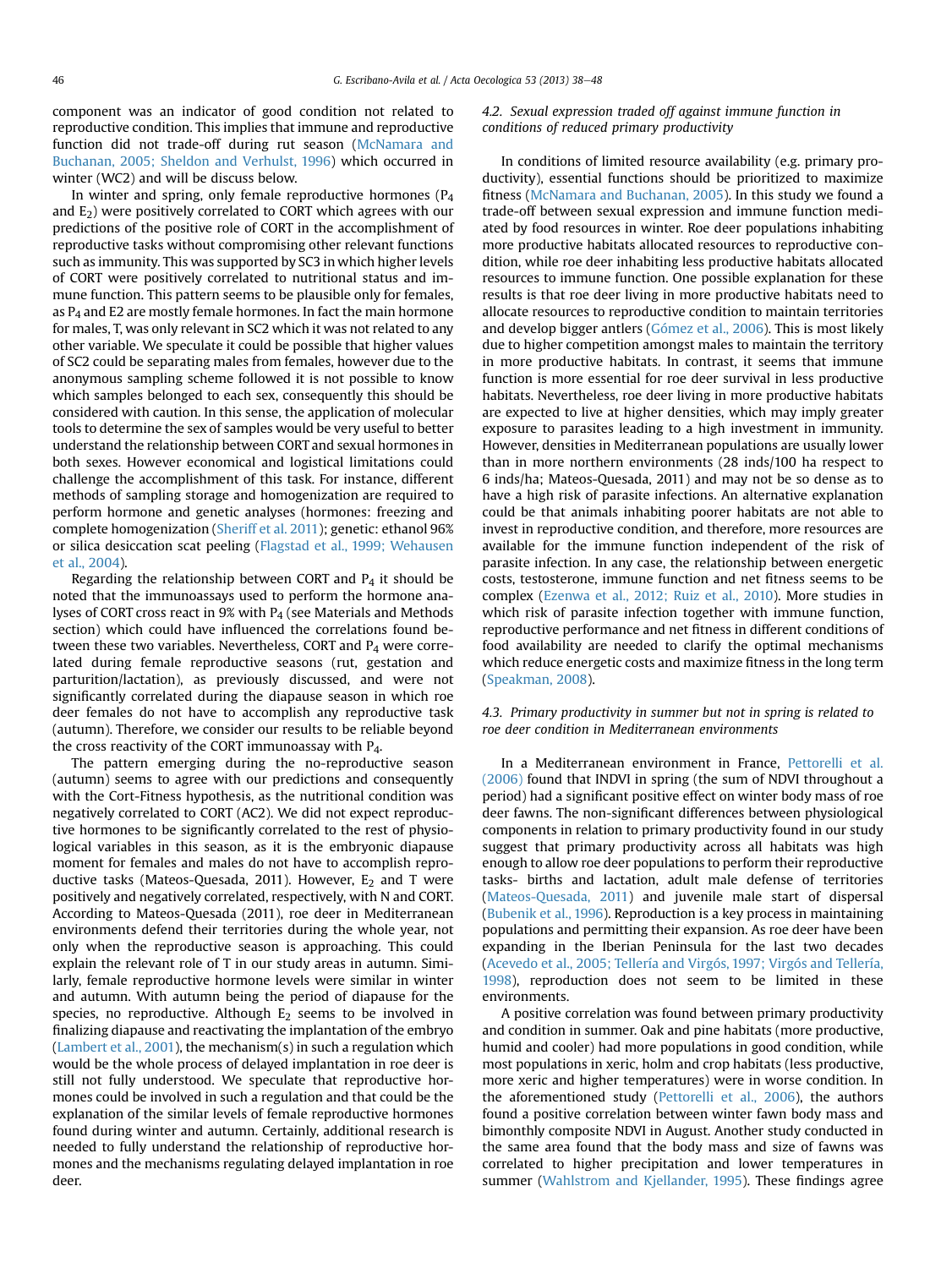<span id="page-9-0"></span>with the maladaptation suggested for this species to xeric Mediterranean environments and its typical summer drought which result especially harsh for the species at the local scale as shown by our results and seems to be an important feature at the regional scale, as the south boundary range of the species is located in the Iberian Peninsula ([Tellería and Virgós, 1997](#page-10-0)).

## 5. Conclusions

Our results confirm both the Cort-Fitness and Cort-Adaptation hypotheses, consequently, we consider the use of GC together with reproductive hormone levels to be a reliable indicator of fitness as long as the reproductive and non-reproductive seasons are evaluated. We encourage researchers to supplement stress and reproductive measures with other fundamental physiological functions such as immune function and nutritional status, as this information has proven to be very useful in understanding the holistic functioning of the physiological system in roe deer. The holistic physiological approach and the consideration of food resources (primary productivity) in different habitats allowed us to detect that winter and summer are the most limiting seasons in Mediterranean environments for roe deer. Therefore, we suggest that managers should try to avoid carrying out stressful tasks during these periods (e.g. hunting). We also demonstrated that the relationship and trade-offs among physiological indicators change according to food resources and seasons. Hence, researchers and managers should avoid reaching general conclusions and carrying out management tasks based only on physiological studies conducted in a specific period or habitat for seasonal species which occupy wide environmental gradients.

#### Acknowledgments

We thank A. Chauvenet, W. Cornforth and J. Duffy for their help in processing NDVI data and GIS work. We also thank T. Freemantle for her language assistance. We are grateful to the anonymous reviewers which provided useful comments and suggestions which improved a previous version of this manuscript.

We thank the Fauna center 'Cañada Real', and especially Jose España and Jesus Iglesias, for their help in conducting ACTH challenge on roe deer. We also thank Vanessa Herranz for their help in collecting faces during ACTH experiment.

This project was funded by the Spanish Government [Ministry of Science] by the grant CALCOFIS: CGL-2009-13013. Gema Escribano-Avila has a FPU grant from the Spanish government ministry of education which provided funding for the visitation stay of Gema Escribano-Avila at the IOZ in London where this paper was produced. Carlos Lara Romero has an FPI grant from the Spanish government ministry of science.

### Appendix A. Supplementary data

Supplementary data related to this article can be found at [http://](http://dx.doi.org/10.1016/j.actao.2013.08.003) [dx.doi.org/10.1016/j.actao.2013.08.003](http://dx.doi.org/10.1016/j.actao.2013.08.003).

## References

- [Abáigar, T., Domene, M.A., Palomares, F., 2010. Effects of fecal age and seasonality or](http://refhub.elsevier.com/S1146-609X(13)00127-6/sref1) [steroid hormone concentration as a reproductive parameter in](http://refhub.elsevier.com/S1146-609X(13)00127-6/sref1) field studies. Eur. I. Wildl. Res. 56, 781-[787.](http://refhub.elsevier.com/S1146-609X(13)00127-6/sref1)
- [Acevedo, P., Delibes-Mateos, M., Escudero, M.A., Vicente, J., Marco, J., Gortazar, C.,](http://refhub.elsevier.com/S1146-609X(13)00127-6/sref2) [2005. Environmental constraints in the colonization sequence of roe deer](http://refhub.elsevier.com/S1146-609X(13)00127-6/sref2) (Capreolus capreolus [Linnaeus, 1758\) across the Iberian Mountains, Spain.](http://refhub.elsevier.com/S1146-609X(13)00127-6/sref2) [J. Biogeogr. 32, 1671](http://refhub.elsevier.com/S1146-609X(13)00127-6/sref2)-[1680.](http://refhub.elsevier.com/S1146-609X(13)00127-6/sref2)
- [Araujo, M.B., Rahbek, C., 2006. How does climate change affect biodiversity? Sci](http://refhub.elsevier.com/S1146-609X(13)00127-6/sref3)[ence 313, 1396](http://refhub.elsevier.com/S1146-609X(13)00127-6/sref3)-[1397.](http://refhub.elsevier.com/S1146-609X(13)00127-6/sref3)
- [Blanchard, P., Festa-Bianchet, M., Gaillard, J.M., Jorgenson, J.T., 2003. A test of long](http://refhub.elsevier.com/S1146-609X(13)00127-6/sref4)[term fecal nitrogen monitoring to evaluate nutritional status in bighorn sheep.](http://refhub.elsevier.com/S1146-609X(13)00127-6/sref4) I. Wildl. Manage 67, 477-[484](http://refhub.elsevier.com/S1146-609X(13)00127-6/sref4).
- [Blanvillain, C., Berthier, J.L., Bomsel-Demontoy, M.C., Sempere, A.J., Olbricht, G.,](http://refhub.elsevier.com/S1146-609X(13)00127-6/sref5) [Schwarzenberg, F., 1997. Analysis of reproductive data and measurement of](http://refhub.elsevier.com/S1146-609X(13)00127-6/sref5) [fecal progesterone metabolites to monitor the ovarian function in the Pudu,](http://refhub.elsevier.com/S1146-609X(13)00127-6/sref5) Pudu puda [\(Artiodactyla, Cervidae\). Mammalia 61, 589](http://refhub.elsevier.com/S1146-609X(13)00127-6/sref5)-[602.](http://refhub.elsevier.com/S1146-609X(13)00127-6/sref5)
- [Blottner, S., Hingst, O., Meyer, H.H.D., 1996. Seasonal spermatogenesis and testos](http://refhub.elsevier.com/S1146-609X(13)00127-6/sref6)[terone production in roe deer \(](http://refhub.elsevier.com/S1146-609X(13)00127-6/sref6)Capreolus capreolus). Reproduction 108, 299-[305](http://refhub.elsevier.com/S1146-609X(13)00127-6/sref6). Bonier, F., Martin, P.R., Moore, I.T., Wingfi[eld, J.C., 2009. Do baseline glucocorticoids](http://refhub.elsevier.com/S1146-609X(13)00127-6/sref7)
- predict fi[tness? Trends. Ecol. Evol. 24, 634](http://refhub.elsevier.com/S1146-609X(13)00127-6/sref7)-[642.](http://refhub.elsevier.com/S1146-609X(13)00127-6/sref7) [Bonier, F., Moore, I.T., Robertson, R.J., 2011. The stress of parenthood? Increased glu-](http://refhub.elsevier.com/S1146-609X(13)00127-6/sref8)
- [cocorticoids in birds with experimentally enlarged broods. Biol. Lett. 7, 944](http://refhub.elsevier.com/S1146-609X(13)00127-6/sref8)-[946](http://refhub.elsevier.com/S1146-609X(13)00127-6/sref8). [Boonstra, R., 2004. Coping with changing northern environments: the role of the](http://refhub.elsevier.com/S1146-609X(13)00127-6/sref9) [stress axis in birds and mammals. Integr. Comp. Biol. 44, 95](http://refhub.elsevier.com/S1146-609X(13)00127-6/sref9)-[108](http://refhub.elsevier.com/S1146-609X(13)00127-6/sref9).
- Brisbin, J.T., Gong, J., Shafi[t, S., 2008. Interactions between commensal bacteria and the](http://refhub.elsevier.com/S1146-609X(13)00127-6/sref10) [gut-associated immune system of the chicken. Anim. Health. Res. Rev. 9, 101](http://refhub.elsevier.com/S1146-609X(13)00127-6/sref10)-[110](http://refhub.elsevier.com/S1146-609X(13)00127-6/sref10).
- [Bubenik, G.A., Brown, R.D., Schams, D., 1991. Antler cycle and endocrine parameters](http://refhub.elsevier.com/S1146-609X(13)00127-6/sref11) in male axis deer  $(Axis \, axis)$  – [seasonal levels of LH, FSH, testosterone and](http://refhub.elsevier.com/S1146-609X(13)00127-6/sref11) [prolactin and results of GNRH and ACTH challenge tests. Comp. Bicochem.](http://refhub.elsevier.com/S1146-609X(13)00127-6/sref11) [Physiol. A-mol. Integr. Physiol. 99, 645](http://refhub.elsevier.com/S1146-609X(13)00127-6/sref11)-[650](http://refhub.elsevier.com/S1146-609X(13)00127-6/sref11).
- [Bubenik, G.A., Reyes, E., Schams, D., Lobos, A., Bartos, L., 1996. Seasonal levels of LH,](http://refhub.elsevier.com/S1146-609X(13)00127-6/sref12) [FSH, testosterone and prolactin in adult male pudu \(](http://refhub.elsevier.com/S1146-609X(13)00127-6/sref12)Pudu puda). Comp. Bico[chem. Physiol. B](http://refhub.elsevier.com/S1146-609X(13)00127-6/sref12) - Biochem. Mol. Biol. 115,  $417-420$  $417-420$ .
- [Busch, D.S., Hayward, L.S., 2009. Stress in a conservation context: a discussion of](http://refhub.elsevier.com/S1146-609X(13)00127-6/sref13) [glucocorticoid actions and how levels change with conservation-relevant var](http://refhub.elsevier.com/S1146-609X(13)00127-6/sref13)[iables. Biol. Conserv. 142, 2844](http://refhub.elsevier.com/S1146-609X(13)00127-6/sref13)-[2853](http://refhub.elsevier.com/S1146-609X(13)00127-6/sref13).
- [Busch, D.S., Robinson, W.D., Robinson, T.R., Wing](http://refhub.elsevier.com/S1146-609X(13)00127-6/sref14)field, J.C., 2011. Influence of prox[imity to a geographical range limit on the physiology of a tropical bird. J. Anim.](http://refhub.elsevier.com/S1146-609X(13)00127-6/sref14) [Ecol. 80, 640](http://refhub.elsevier.com/S1146-609X(13)00127-6/sref14)-[649](http://refhub.elsevier.com/S1146-609X(13)00127-6/sref14).
- [Cerutti, A., Rescigno, M., 2008. The biology of intestinal immunoglobulin A re](http://refhub.elsevier.com/S1146-609X(13)00127-6/sref15)[sponses. Immunity 28, 740](http://refhub.elsevier.com/S1146-609X(13)00127-6/sref15)-[750.](http://refhub.elsevier.com/S1146-609X(13)00127-6/sref15)
- [Comrey, A.L., Lee, H.B., 1992. A First Course in Factor Analysis, second ed. Lawrence](http://refhub.elsevier.com/S1146-609X(13)00127-6/sref16) [Erlbaum Associates, Inc Publishers, Hillsdale, New Jersey](http://refhub.elsevier.com/S1146-609X(13)00127-6/sref16).
- [Cote, S.D., Festa-Bianchet, M., 2001. Birthdate, mass and survival in mountain goat kids:](http://refhub.elsevier.com/S1146-609X(13)00127-6/sref17) [effects of maternal characteristics and forage quality. Oecologia 127, 230](http://refhub.elsevier.com/S1146-609X(13)00127-6/sref17)-[238.](http://refhub.elsevier.com/S1146-609X(13)00127-6/sref17)
- [Creel, S., Fox, J.E., Hardy, A., Sands, J., Garrott, B., Peterson, R.O., 2002. Snowmobile](http://refhub.elsevier.com/S1146-609X(13)00127-6/sref18) [activity and glucocorticoid stress responses in wolves and elk. Conserv. Biol. 16,](http://refhub.elsevier.com/S1146-609X(13)00127-6/sref18)  $809 - 814$  $809 - 814$
- [Davies, G., Stear, M.J., Bishop, S.C., 2005. Genetic relationships between indicator](http://refhub.elsevier.com/S1146-609X(13)00127-6/sref19) [traits and nematode parasite infection levels in 6-month-old lambs. Anim. Sci.](http://refhub.elsevier.com/S1146-609X(13)00127-6/sref19)  $80.143 - 150$
- [Demas, G.E., Drazen, D.L., Nelson, R.J., 2003. Reductions in total body fat decrease](http://refhub.elsevier.com/S1146-609X(13)00127-6/sref20) [humoral immunity. Proc. R. Soc. B](http://refhub.elsevier.com/S1146-609X(13)00127-6/sref20)  $-$  [Biol. Sci. 270, 905](http://refhub.elsevier.com/S1146-609X(13)00127-6/sref20) $-$ [911.](http://refhub.elsevier.com/S1146-609X(13)00127-6/sref20)
- [Demas, G.E., Zysling, D.A., Beechler, B.R., Muehlenbein, M.P., French, S.S., 2011.](http://refhub.elsevier.com/S1146-609X(13)00127-6/sref21) [Beyond phytohaemagglutinin: assessing vertebrate immune function across](http://refhub.elsevier.com/S1146-609X(13)00127-6/sref21) [ecological contexts. J. Anim. Ecol. 80, 710](http://refhub.elsevier.com/S1146-609X(13)00127-6/sref21)-[730](http://refhub.elsevier.com/S1146-609X(13)00127-6/sref21).
- [Dray, S., Dufour, A.B., 2007. The ade4 package: implementing the duality diagram](http://refhub.elsevier.com/S1146-609X(13)00127-6/sref22) for ecologists. J. Stat. Softw. 22,  $1-\overline{20}$  $1-\overline{20}$  $1-\overline{20}$ .
- [Dumonceaux, G.A., Bauman, J.E., Camilo, G.R., 2006. Evaluation of progesterone](http://refhub.elsevier.com/S1146-609X(13)00127-6/sref23) [levels in feces of captive reticulated giraffe \(](http://refhub.elsevier.com/S1146-609X(13)00127-6/sref23)Giraffa camelopardalis reticulata). [J. Zoo. Wildl. Med. 37, 255](http://refhub.elsevier.com/S1146-609X(13)00127-6/sref23)-[261.](http://refhub.elsevier.com/S1146-609X(13)00127-6/sref23)
- [Dunn, P.O., Garvin, J.C., Whittingham, L.A., Freeman-Gallant, C.R., Hasselquist, D., 2009.](http://refhub.elsevier.com/S1146-609X(13)00127-6/sref24) [Carotenoid and melanin-based ornaments signal similar aspects of male quality](http://refhub.elsevier.com/S1146-609X(13)00127-6/sref24) [in two populations of the common yellowthroat. Funct. Ecol. 24, 149](http://refhub.elsevier.com/S1146-609X(13)00127-6/sref24)-[158.](http://refhub.elsevier.com/S1146-609X(13)00127-6/sref24)
- [Ezenwa, V.O., Stefan Ekernas, L., Creel, S., 2012. Unravelling complex associations](http://refhub.elsevier.com/S1146-609X(13)00127-6/sref26) [between testosterone and parasite infection in the wild. Funct. Ecol. 26, 123](http://refhub.elsevier.com/S1146-609X(13)00127-6/sref26)-[133](http://refhub.elsevier.com/S1146-609X(13)00127-6/sref26).
- [FIDA, 2008. Ecología y caracterización genética de las poblaciones de corzo en la](http://refhub.elsevier.com/S1146-609X(13)00127-6/sref27) [Comunidad de Madrid. Madrid.](http://refhub.elsevier.com/S1146-609X(13)00127-6/sref27)
- [Flagstad, O., Roed, K., Stacey, J.E., Jakobsen, J.S., 1999. Reliable noninvasive geno](http://refhub.elsevier.com/S1146-609X(13)00127-6/sref28)[typing based on excremental PCR of nuclear DNA puri](http://refhub.elsevier.com/S1146-609X(13)00127-6/sref28)fied with a magnetic bead [protocol. Mol. Ecol. 8, 879](http://refhub.elsevier.com/S1146-609X(13)00127-6/sref28)-[883](http://refhub.elsevier.com/S1146-609X(13)00127-6/sref28).
- [Garonna, I., Fazey, I., Brown, M.E., Pettorelli, N., 2009. Rapid primary productivity](http://refhub.elsevier.com/S1146-609X(13)00127-6/sref29) [changes in one of the last coastal rainforests: the case of Kahua, Solomon](http://refhub.elsevier.com/S1146-609X(13)00127-6/sref29) [Islands. Environ. Conserv. 36, 253](http://refhub.elsevier.com/S1146-609X(13)00127-6/sref29)-[260](http://refhub.elsevier.com/S1146-609X(13)00127-6/sref29).
- [Garrott, R.A., Monfort, S.L., White, P.J., Mashburn, K.L., Cook, J.G., 1998. One-sample](http://refhub.elsevier.com/S1146-609X(13)00127-6/sref30) [pregnancy diagnosis in elk using fecal steroid metabolites. J. Wildl. Dis. 34,](http://refhub.elsevier.com/S1146-609X(13)00127-6/sref30)  $126 - 131.$  $126 - 131.$  $126 - 131.$
- [Gendreau, Y., Cote, S.D., Festa-Bianchet, M., 2005. Maternal effects on post-weaning](http://refhub.elsevier.com/S1146-609X(13)00127-6/sref31) [physical and social development in juvenile mountain goats \(](http://refhub.elsevier.com/S1146-609X(13)00127-6/sref31)Oreamnos amer-icanus[\). Behav. Ecol. Sociobiol. 58, 237](http://refhub.elsevier.com/S1146-609X(13)00127-6/sref31)-[246.](http://refhub.elsevier.com/S1146-609X(13)00127-6/sref31)
- [Gobush, K.S., Mutayoba, B.M., Wasser, S.K., 2008. Long-term impacts of poaching on](http://refhub.elsevier.com/S1146-609X(13)00127-6/sref32) [relatedness, stress physiology, and reproductive output of adult female African](http://refhub.elsevier.com/S1146-609X(13)00127-6/sref32) [Elephants. Conserv. Biol. 22, 1590](http://refhub.elsevier.com/S1146-609X(13)00127-6/sref32)-[1599](http://refhub.elsevier.com/S1146-609X(13)00127-6/sref32).
- [Gomez, J.A., Garcia, A.J., Landete-Castillejos, T., Gallego, L., 2006. Effect of advancing](http://refhub.elsevier.com/S1146-609X(13)00127-6/sref33) [births on testosterone until 2.5 years of age and puberty in Iberian red deer](http://refhub.elsevier.com/S1146-609X(13)00127-6/sref33) (Cervus elaphus hispanicus[\). Anim. Reprod. Sci. 96, 79](http://refhub.elsevier.com/S1146-609X(13)00127-6/sref33)-[88.](http://refhub.elsevier.com/S1146-609X(13)00127-6/sref33)
- [Guillet, C., Bergström, R., Cederlund, G., 1996. Size of winter home range of roe deer](http://refhub.elsevier.com/S1146-609X(13)00127-6/sref34) Capreolus capreolus in two forest areas with artifi[cial feeding in Sweden. Wildl.](http://refhub.elsevier.com/S1146-609X(13)00127-6/sref34) [Biol. 2, 107](http://refhub.elsevier.com/S1146-609X(13)00127-6/sref34)-[111.](http://refhub.elsevier.com/S1146-609X(13)00127-6/sref34)
- [Hamel, S., Garel, M., Festa-Bianchet, M., Gaillard, J.M., Cote, S.D., 2009. Spring](http://refhub.elsevier.com/S1146-609X(13)00127-6/sref35) [Normalized Difference Vegetation Index \(NDVI\) predicts annual variation in](http://refhub.elsevier.com/S1146-609X(13)00127-6/sref35) [timing of peak faecal crude protein in mountain ungulates. J. Appl. Ecol. 46,](http://refhub.elsevier.com/S1146-609X(13)00127-6/sref35) [582](http://refhub.elsevier.com/S1146-609X(13)00127-6/sref35)-[589](http://refhub.elsevier.com/S1146-609X(13)00127-6/sref35)